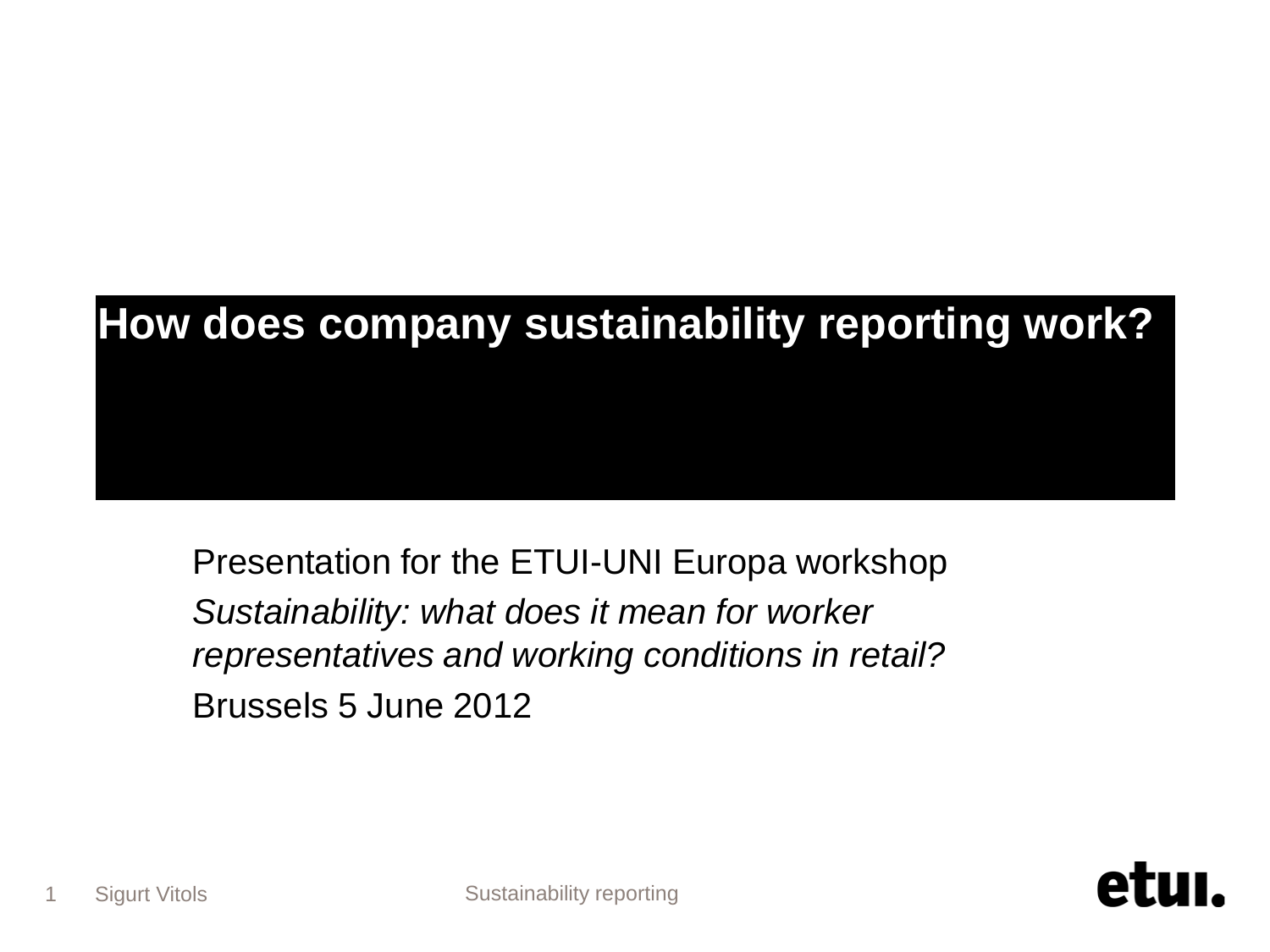### **Outline of presentation**

- **Sustainability versus CSR**
- Sustainability reporting: main actors
- **Global Reporting Initiative**
- Retail sector: sustainability reporting practices
- UN Global Compact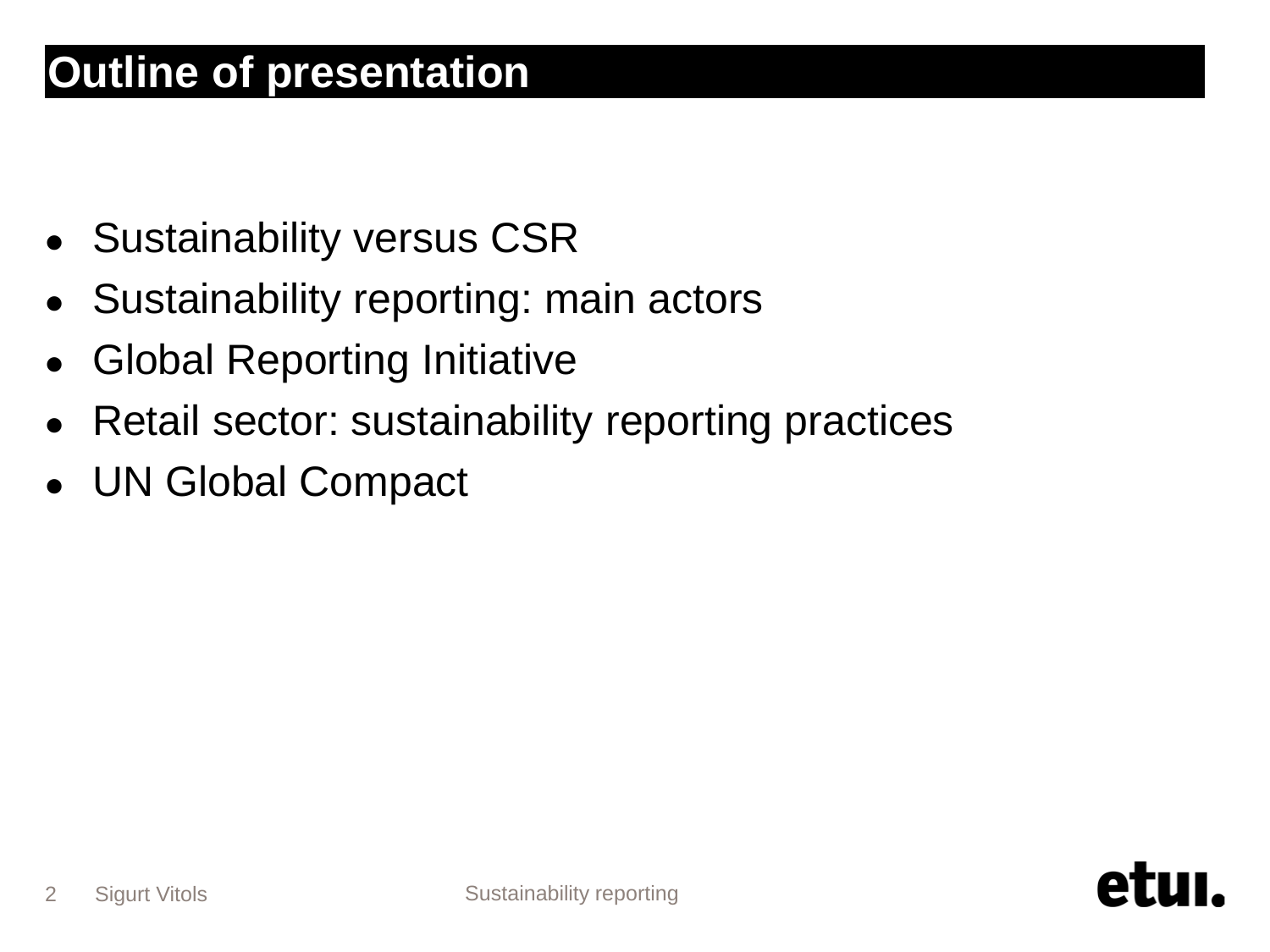## **Corporate social responsibility (CSR) is voluntary**

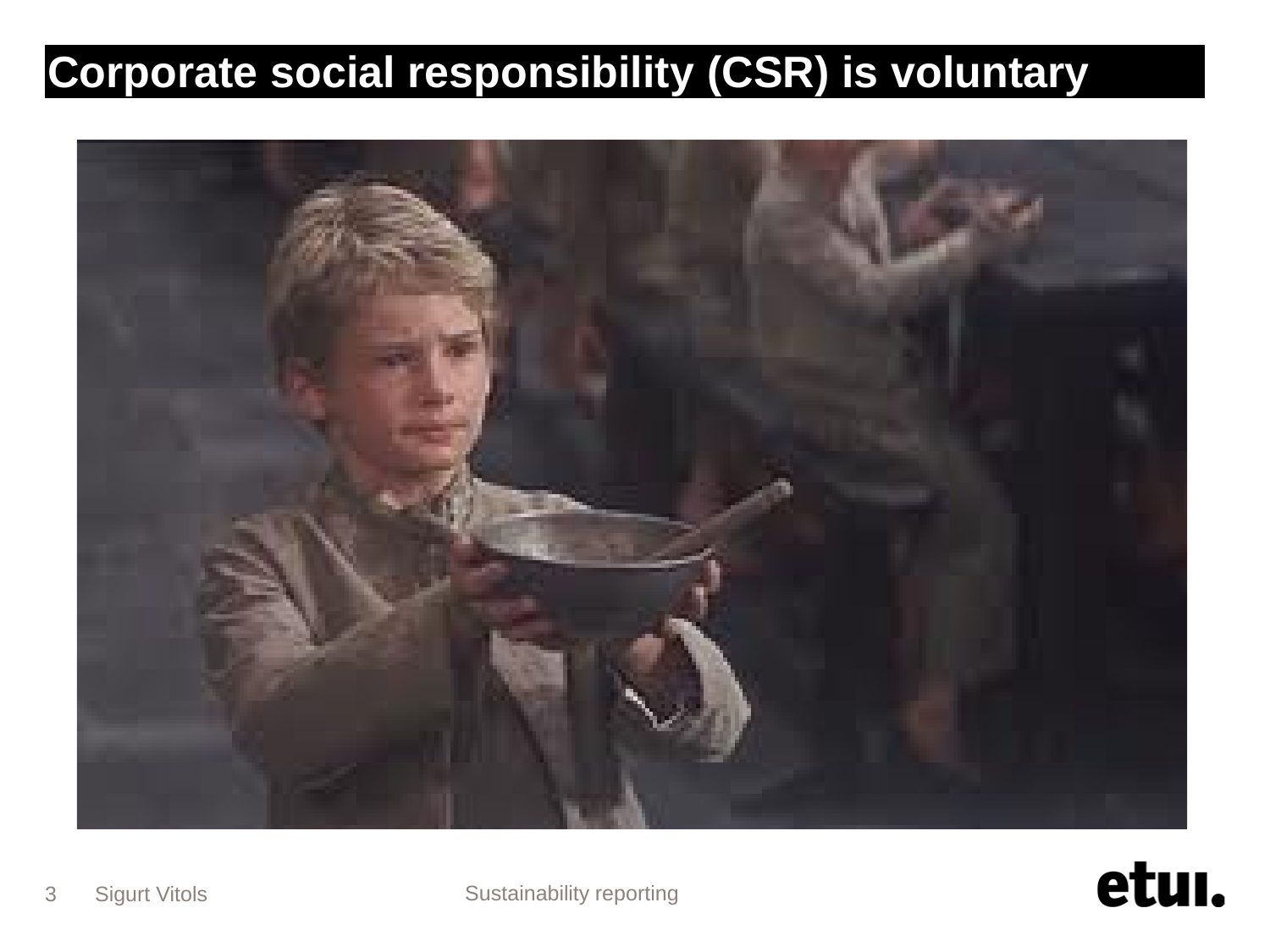#### **Sustainability concerns the future**

Nonsustainable path







2012 2030 2050

### **Sustainable** path





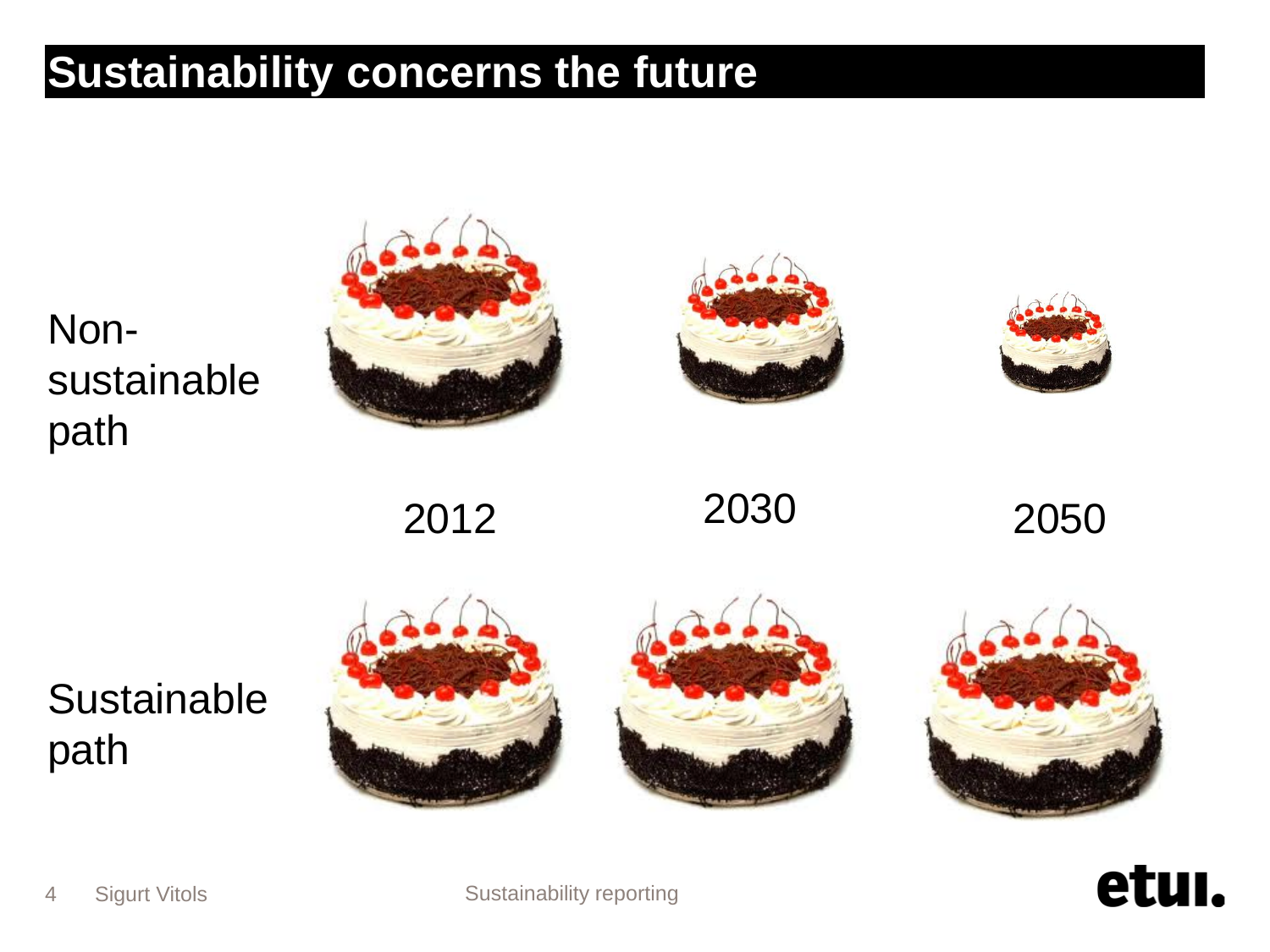#### **Sustainability has different dimensions**



## Economy

**Society** 



5 Sigurt Vitols **Sustainability reporting** 

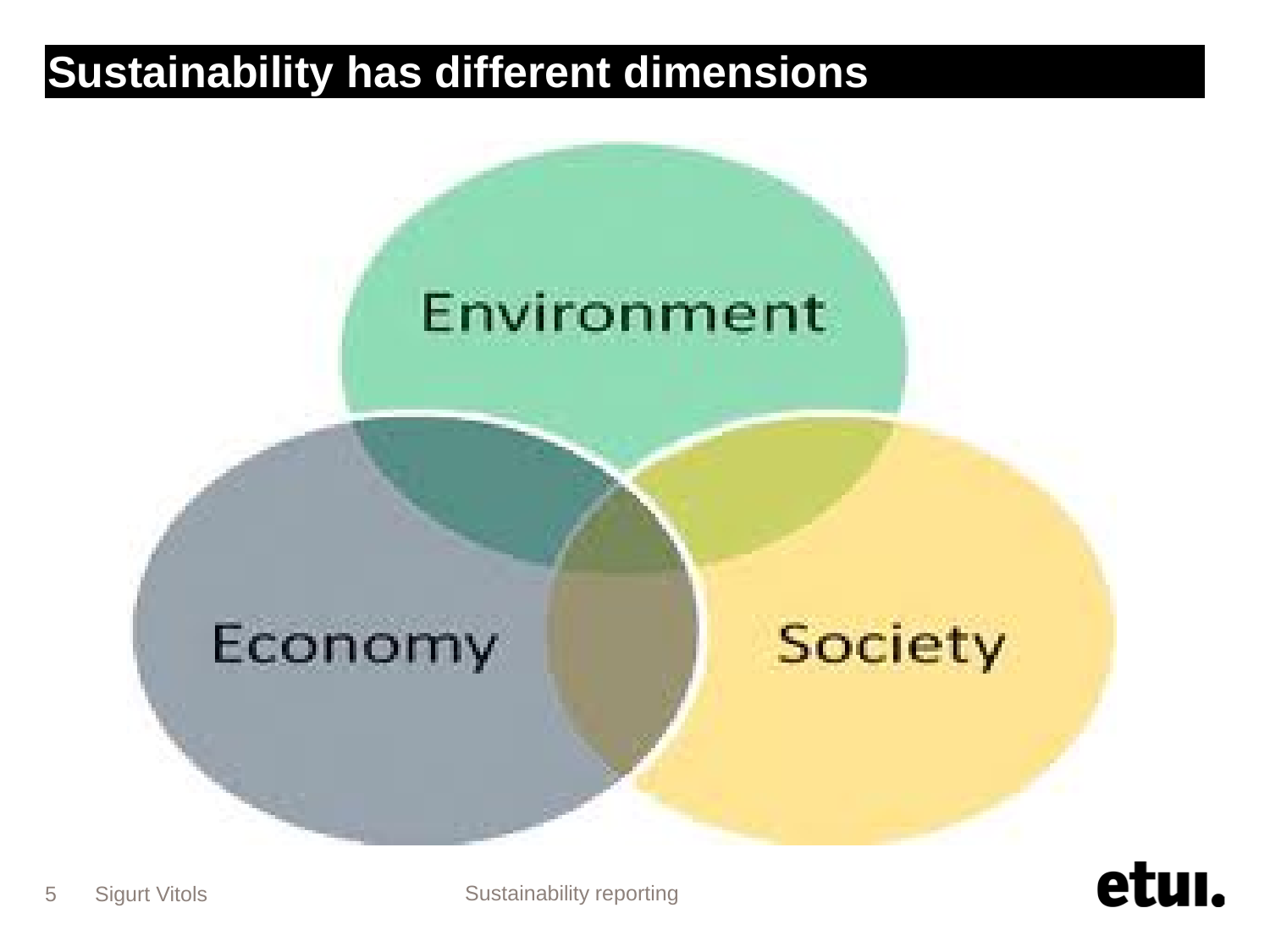#### **The social dimension of sustainability**



#### **Human resources:**

- -Working conditions
- -Training
- -Health and safety
- -Career development





#### **Human rights:**

- -Freedom of association
- -Right to strike
- Ban on child and slave labor

#### **Stakeholder relations:**

etur

- -Community
- -Suppliers
- -Customers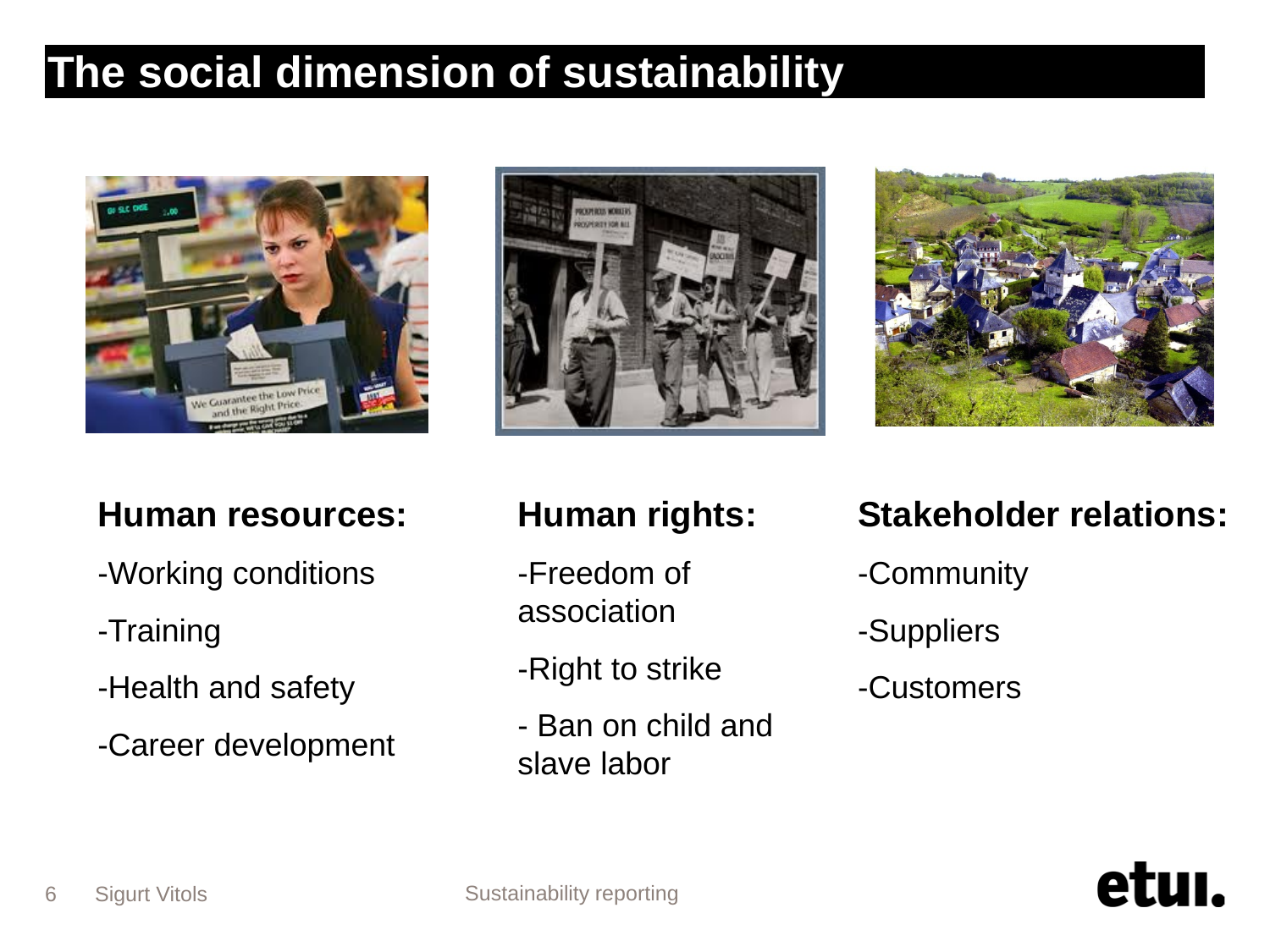## **Sustainability reporting: main actors**



#### **Investors:**

- Ethical funds
- Pension funds
- Insurance cos.



#### **Rating agencies:**

- Vigeo
- SAM

#### **Sustainability initiatives:**

- -Global reporting initiative (GRI)
- France: Bilan social
- UN Global Compact
- OECD multinational guidelines 7 Sigurt Vitols **Sustainability reporting**



## **METRO GROUP**

#### **Companies:**

- ca. 2000 large stock market companies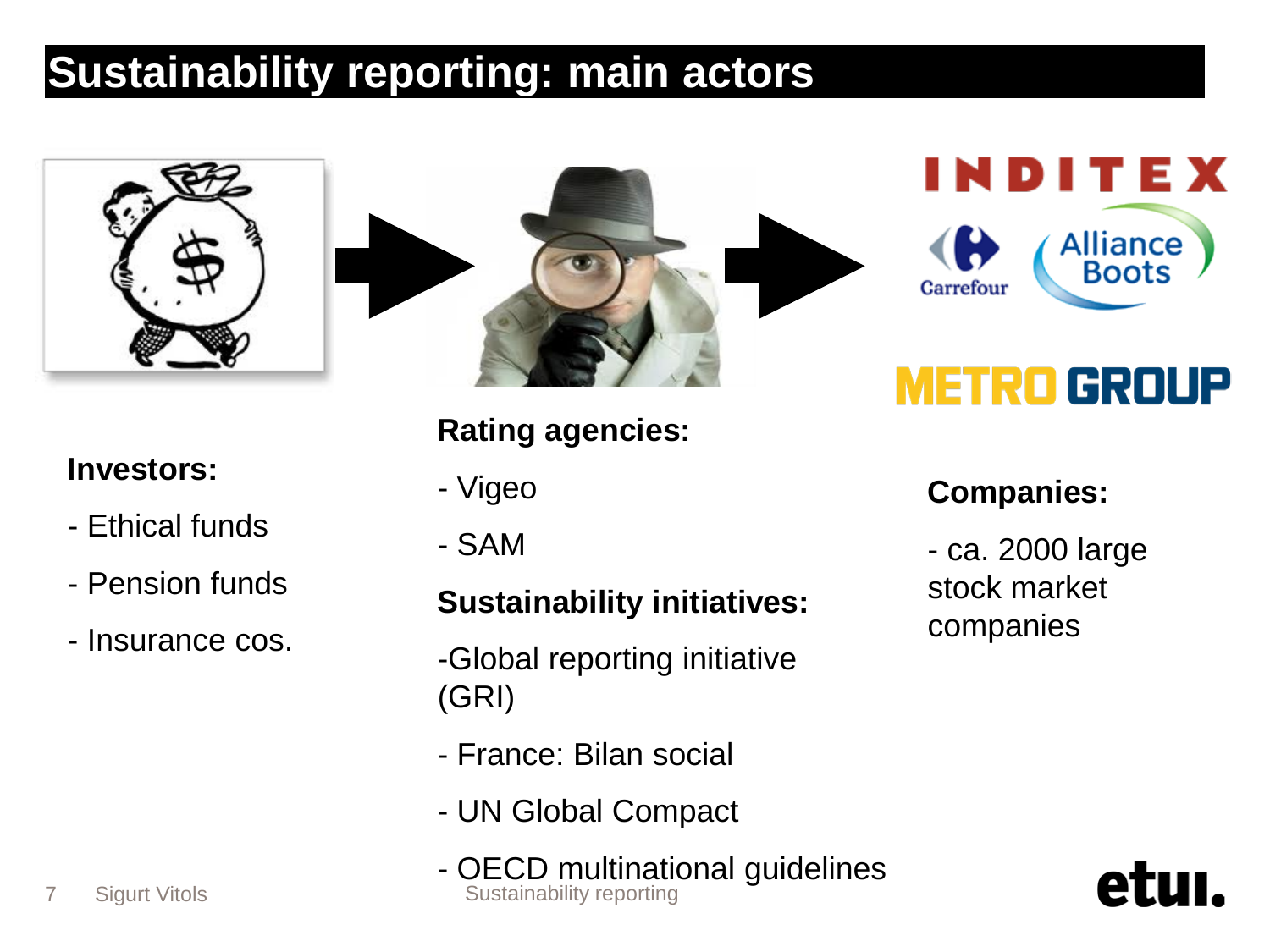## **Global Reporting Initiative (GRI)**

- Founded in 1997
- **Based in Amsterdam**
- Multistakeholder governance
- Trade unions involvement (e.g. ITUC)
- Main task: Developing reporting standards:
	- G3 present standard (developed in 2006)
	- G4 guidelines being developed
- Used by ca. 1900 organizations
- Main reporting standard worldwide

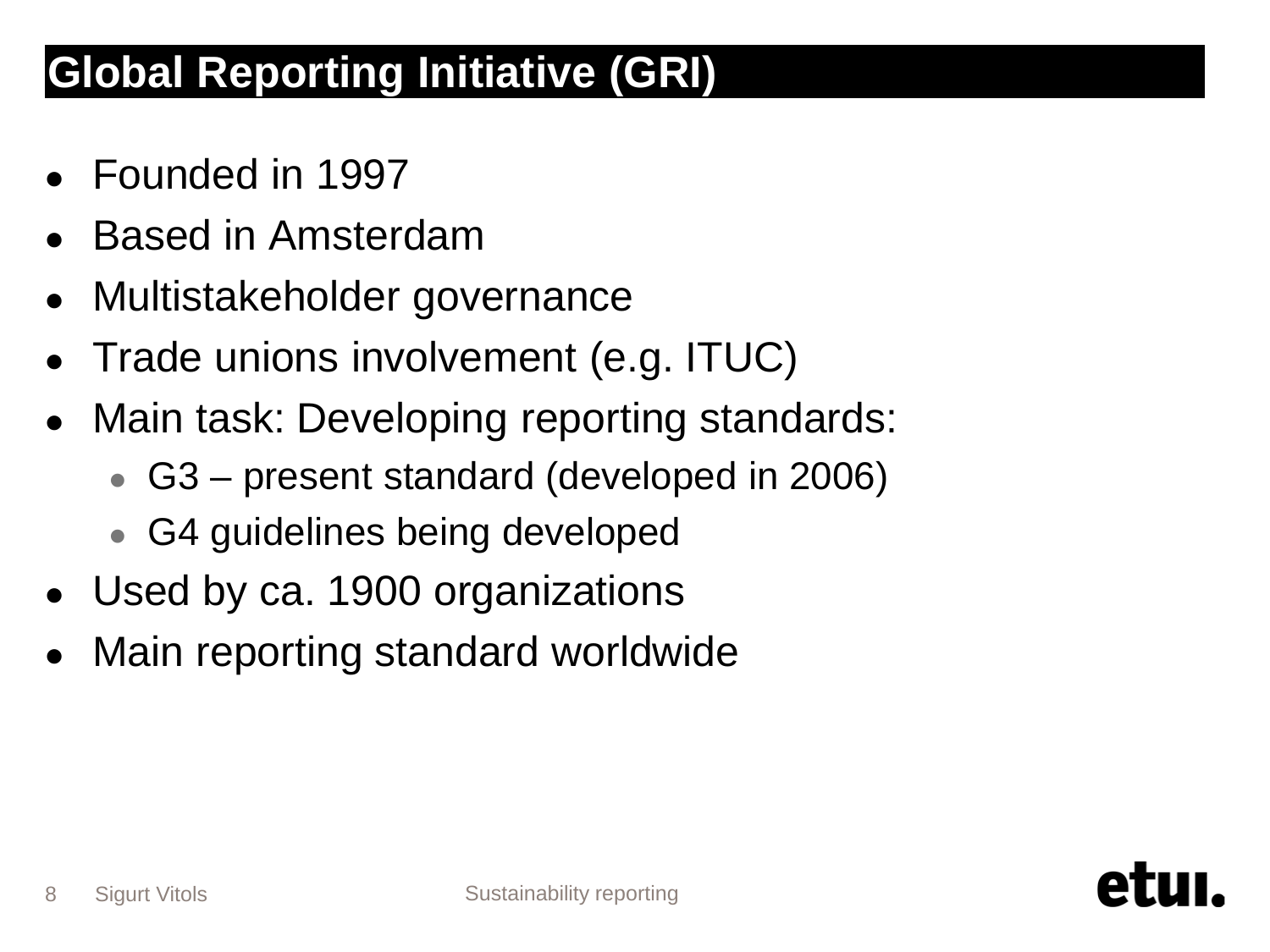## **GRI G3 Reporting Topics**

- $\bullet$  Economic
- Environmental
- Social
	- Labour Practices and Decent Work
	- Human Rights
	- Society
	- Product Responsibility

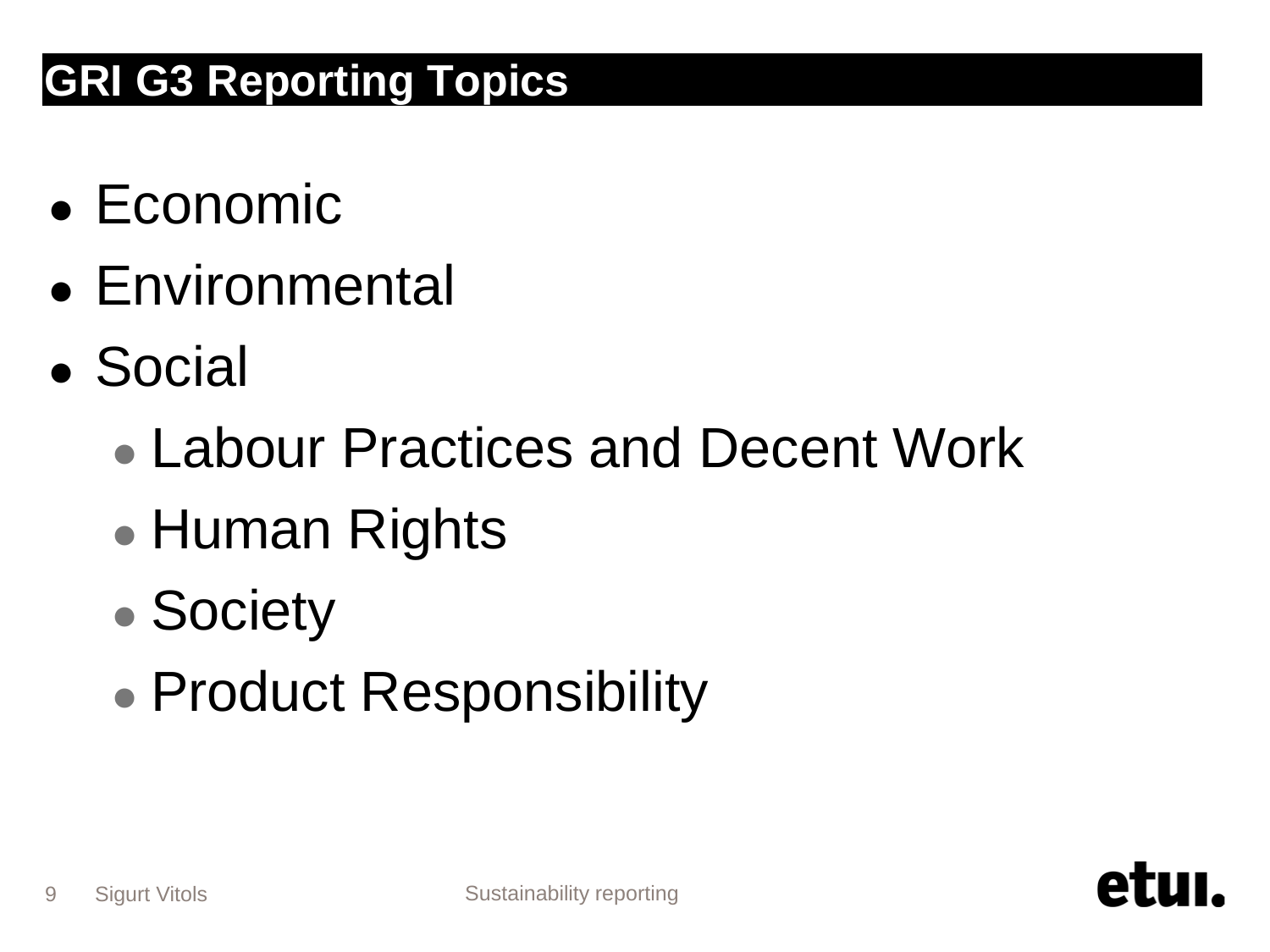## **GRI Reporting Standards: Labour Practices and Decent Work**

å

#### **Aspect: Employment**

- LA1 Total workforce by employment type, employment contract, and region, broken down by gender.
- LA2 Total number and rate of new employee hir and employee turnover by age group, gend and region.
- LA3 Benefits provided to full-time employees that are not provided to temporary or parttime employees, by significant locations of operation.
- **LA15** Return to work and retention rates after parental leave, by gender.

#### **Aspect: Labor/ Management Relations**

- 
- LA4 Percentage of employees covered by collective bargaining agreements.
	- LA5 Minimum notice period(s) regarding significant operational changes, including whether it is specified in collective agreements.

#### **Aspect: Occupational Health and Safety**

- Percentage of total workforce represented LA6 in formal joint management-worker health and safety committees that help monitor and advise on occupational health and safety programs.
- LA7 Rates of injury, occupational diseases, lost days, and absenteeism, and total number of work-related fatalities, by region and by gender.
- LA8 Education, training, counseling, prevention, and risk-control programs in place to assist workforce members, their families, or community members regarding serious diseases.
- LA9 Health and safety topics covered in formal agreements with trade unions. Health and safety topics covered in formal agreements with trade unions.

#### **Aspect: Training and Education**

- LA10 Average hours of training per year per employee, by gender, and by employee category.
- LA11 Programs for skills management and lifelong learning that support the continued employability of employees and assist them in managing career endings.
- LA12 Percentage of employees receiving regular performance and career development reviews, by gender.

#### **Aspect: Diversity and Equal Opportunity**

LA13 Composition of governance bodies and breakdown of employees per employee category according to gender, age group, minority group membership, and other indicators of diversity.

#### **Aspect: Equal Remuneration for Women and Men**

LA14 Ratio of basic salary and remuneration of women to men by employee category, by significant locations of operation.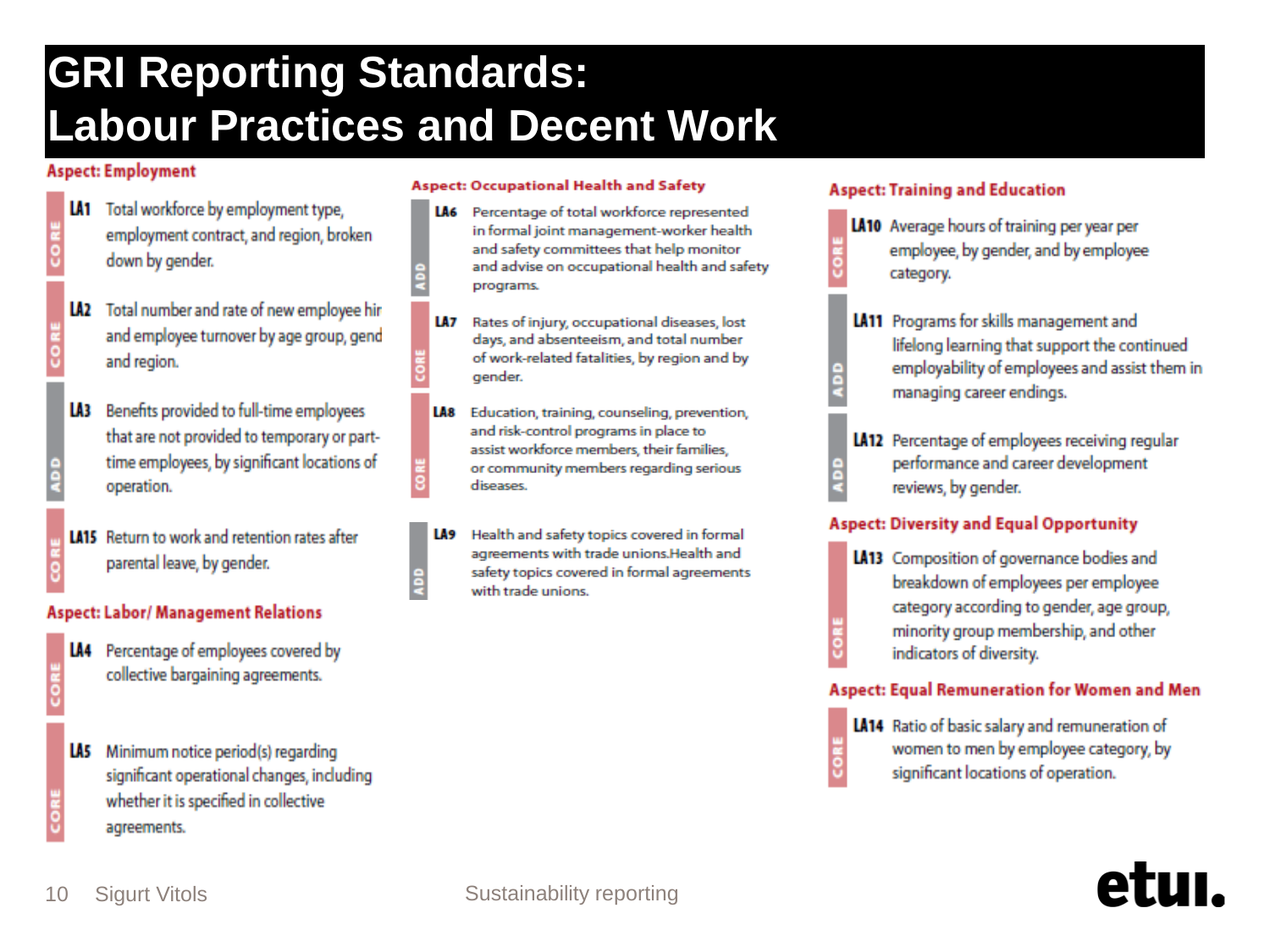### **GRI Reporting Marks on Indicators**

- A : address all core indicators
- B : report fully on at least 20 Performance Indicators, (core or additional), including at least one from each Indicator Category (Economic, Environmental, Labor Practices and Decent Work, Human Rights, Society and Product Responsibility).
- C : at least 10 Performance Indicators, either core or additional, including at least one from each Indicator Dimension (Economic, Environmental, and Social).
- $\bullet$  + : external assurance

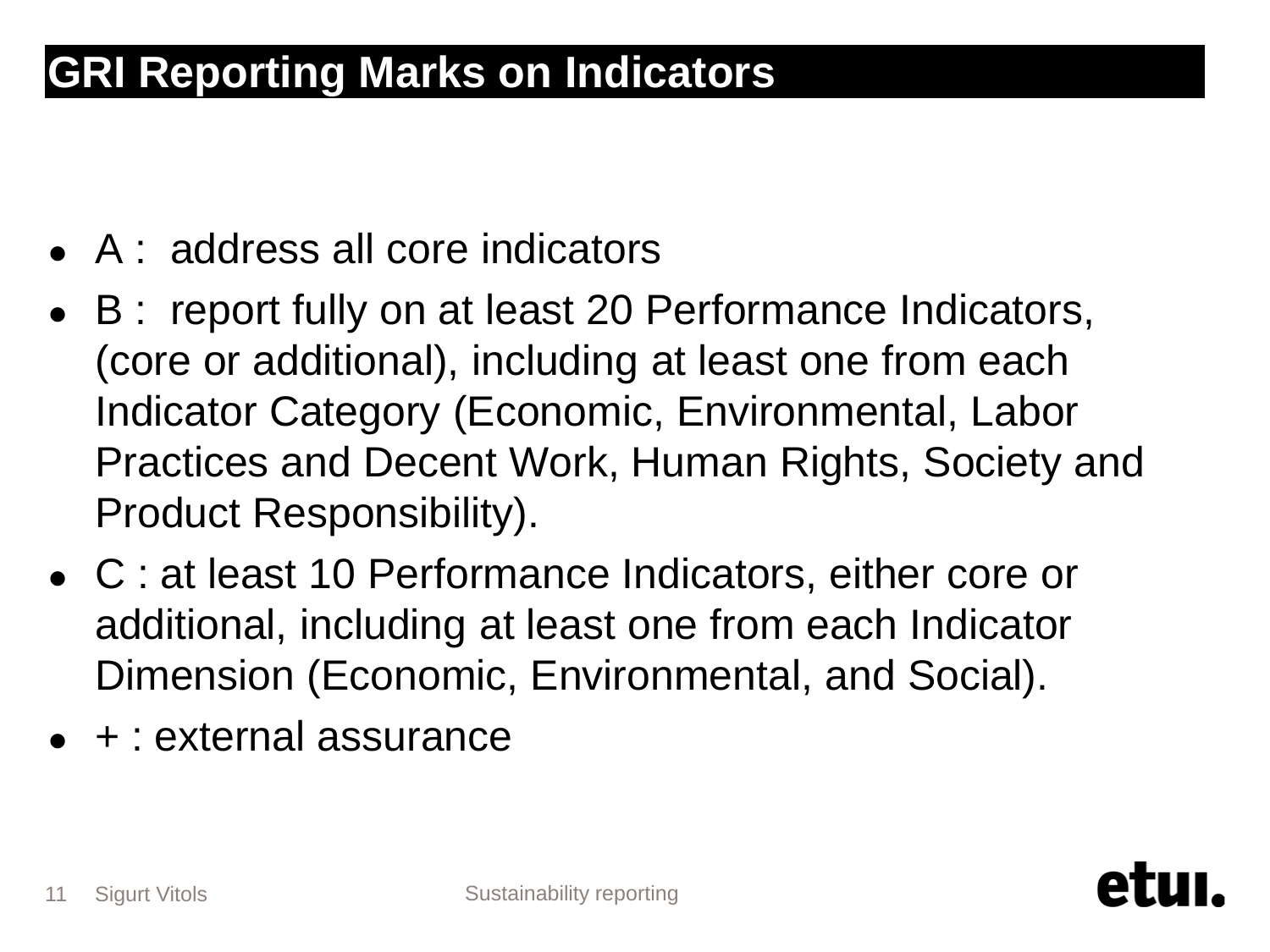#### **Reporting practices: largest retailers**

- 32 have a sustainability report
	- 18 of these use GRI
		- 14 of these get a mark
- 2 have an environmental report + web information
- 12 have only info on web
- 4 have no information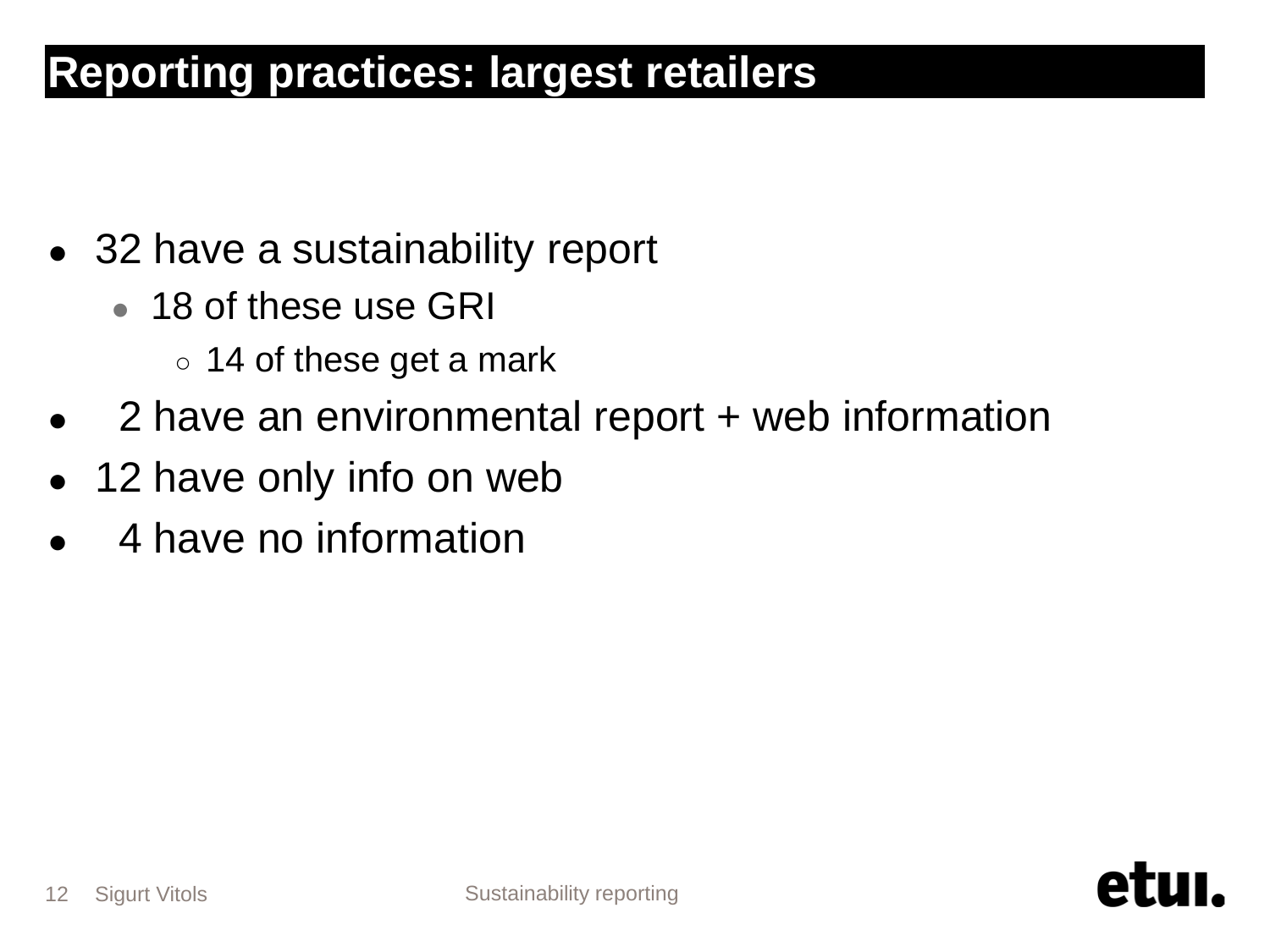### **Reporting practices: Europe's largest retailers**

See attached Excel spreadsheet

etul.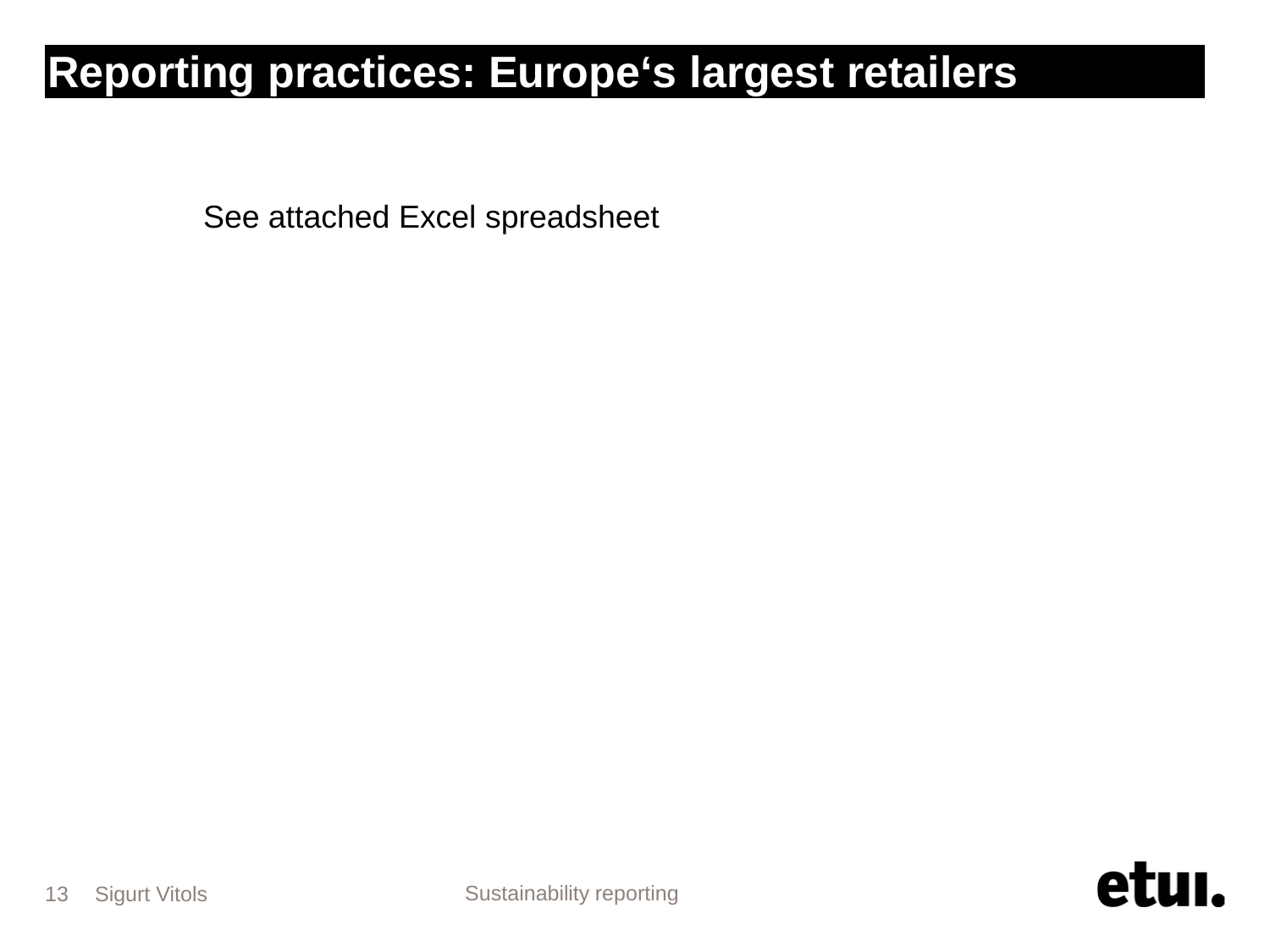#### **Information from GRI Reports: Largest Retailers**

|                                |                          | Level of Information (2010) |                       |             |
|--------------------------------|--------------------------|-----------------------------|-----------------------|-------------|
| Indicator                      |                          | Full                        | Some /<br>explanation | <b>None</b> |
| <b>Labour Turnover</b>         |                          | 9                           | 8                     | 33          |
| Collective bargaining coverage |                          | 6                           | $\overline{4}$        | 40          |
| Accident/sickness rate         |                          | 11                          | $\overline{7}$        | 32          |
| Training                       |                          | 9                           | 5                     | 36          |
| 4 Sigurt Vitols                | Sustainability reporting |                             |                       | e           |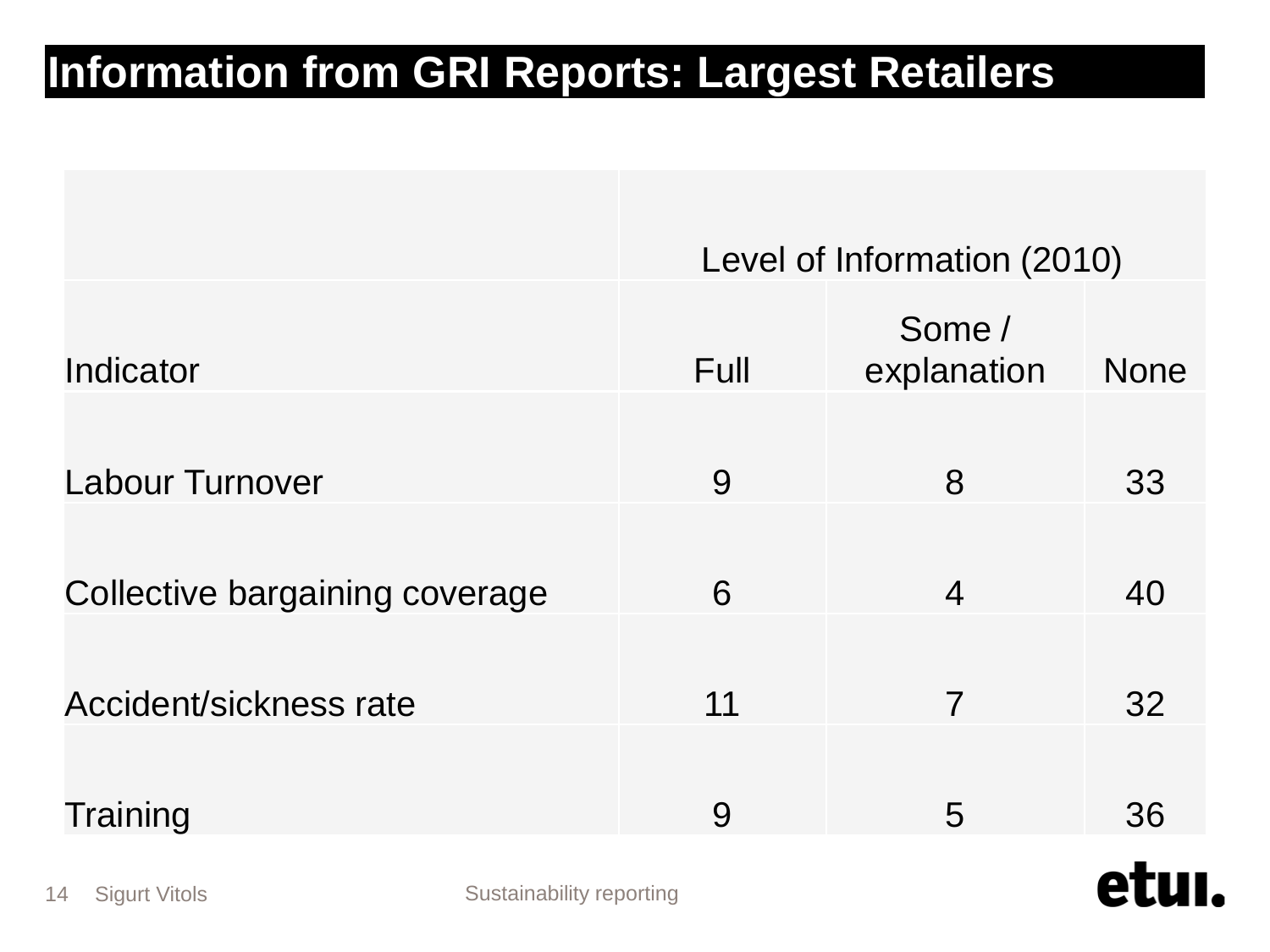### **Other sustainability initiatives**

- UN Global Compact
- UN Principles for Responsible Investment (PRI)
- Carbon Disclosure Project (CDP)
- ISO 26000
- Sectoral
	- Retail Forum
	- Forestry Service Council (FSC)
	- Fishery initiative
- OECD Multinational Guidelines

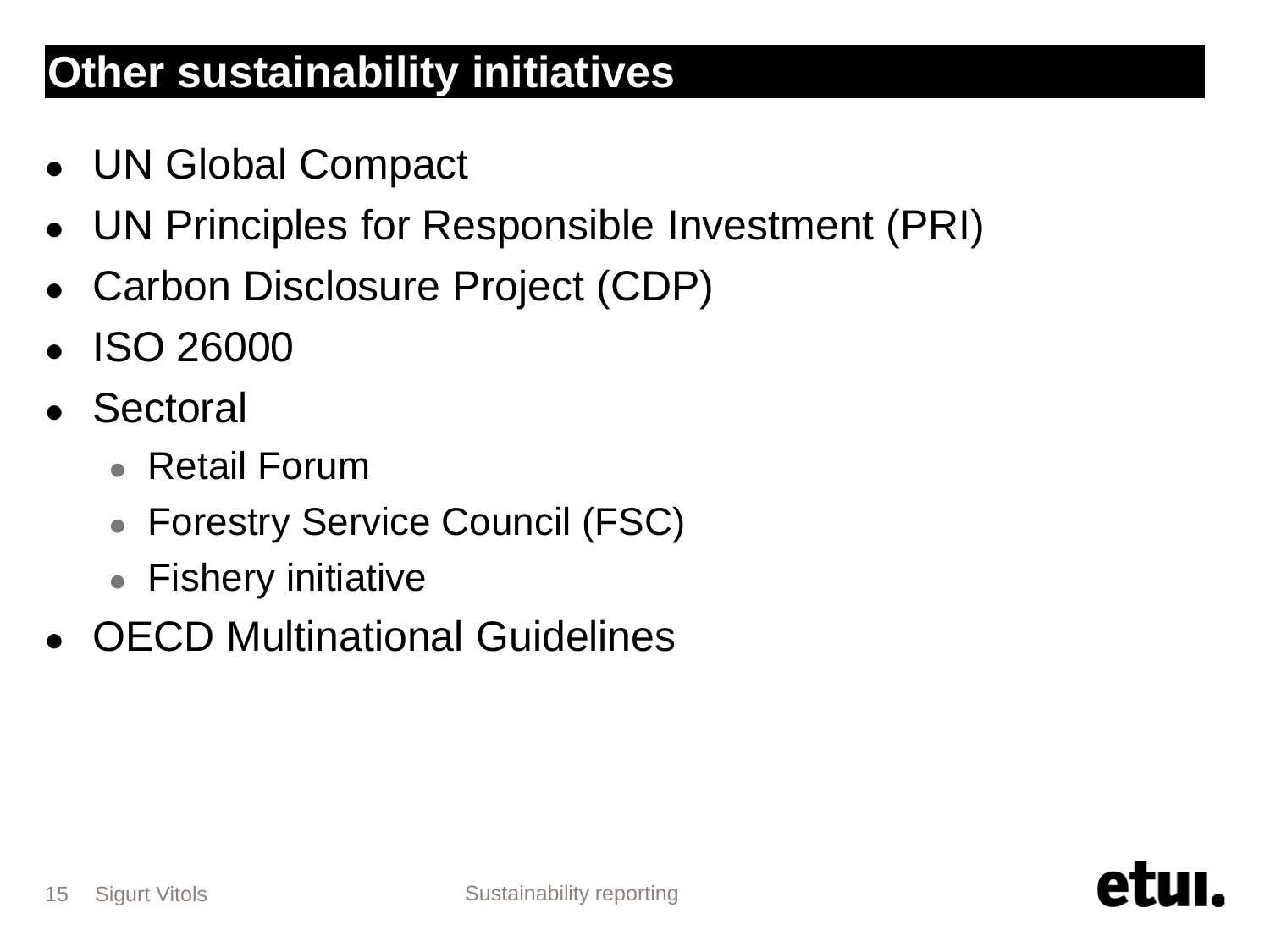## **Global Compact Principles**

**[Human Rights](http://www.unglobalcompact.org/AboutTheGC/TheTenPrinciples/humanRights.html)** 

[Principle 1](http://www.unglobalcompact.org/AboutTheGC/TheTenPrinciples/principle1.html): Businesses should support and respect the protection of internationally proclaimed human rights; and

[Principle 2:](http://www.unglobalcompact.org/AboutTheGC/TheTenPrinciples/Principle2.html) make sure that they are not complicit in human rights abuses.

[Labour](http://www.unglobalcompact.org/AboutTheGC/TheTenPrinciples/labour.html)

[Principle 3](http://www.unglobalcompact.org/AboutTheGC/TheTenPrinciples/principle3.html): Businesses should uphold the freedom of association and the effective recognition of the right to collective bargaining;

[Principle 4](http://www.unglobalcompact.org/AboutTheGC/TheTenPrinciples/Principle4.html): the elimination of all forms of forced and compulsory labour;

[Principle 5](http://www.unglobalcompact.org/AboutTheGC/TheTenPrinciples/principle5.html): the effective abolition of child labour; and

[Principle 6](http://www.unglobalcompact.org/AboutTheGC/TheTenPrinciples/principle6.html): the elimination of discrimination in respect of employment and occupation.

**[Environment](http://www.unglobalcompact.org/AboutTheGC/TheTenPrinciples/environment.html)** 

[Principle 7](http://www.unglobalcompact.org/AboutTheGC/TheTenPrinciples/principle7.html): Businesses should support a precautionary approach to environmental challenges;

[Principle 8](http://www.unglobalcompact.org/AboutTheGC/TheTenPrinciples/principle8.html): undertake initiatives to promote greater environmental responsibility; and

[Principle 9](http://www.unglobalcompact.org/AboutTheGC/TheTenPrinciples/principle9.html): encourage the development and diffusion of environmentally friendly technologies.

[Anti-Corruption](http://www.unglobalcompact.org/AboutTheGC/TheTenPrinciples/anti-corruption.html)

16**extortion and bribery.** Sustainability reporting [Principle 10](http://www.unglobalcompact.org/AboutTheGC/TheTenPrinciples/principle10.html): Businesses should work against corruption in all its forms, including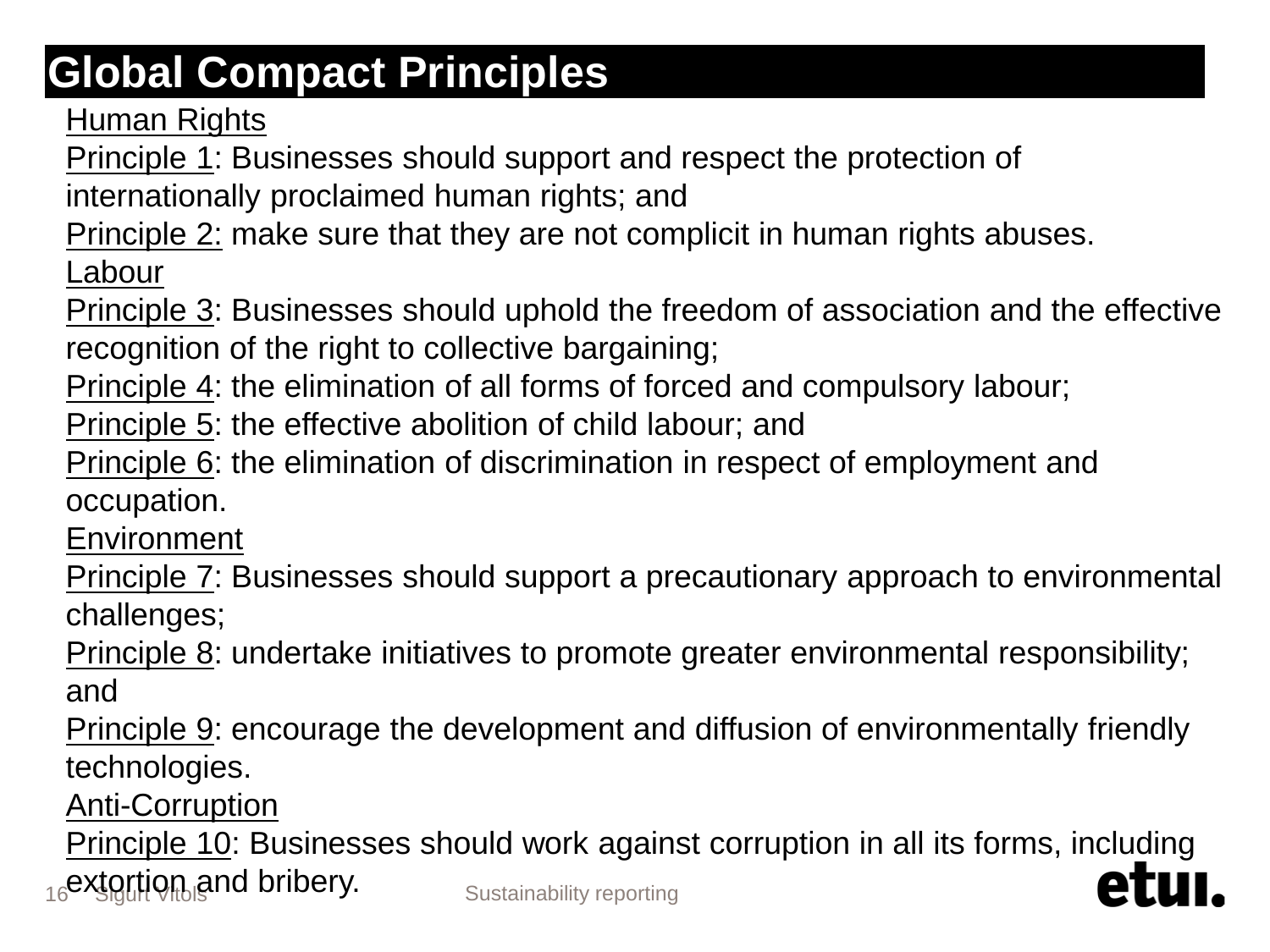### **Global Compact Signatories: European retail**

- REWE
- Ahold
- Migros
- Coop Group
- Inditex

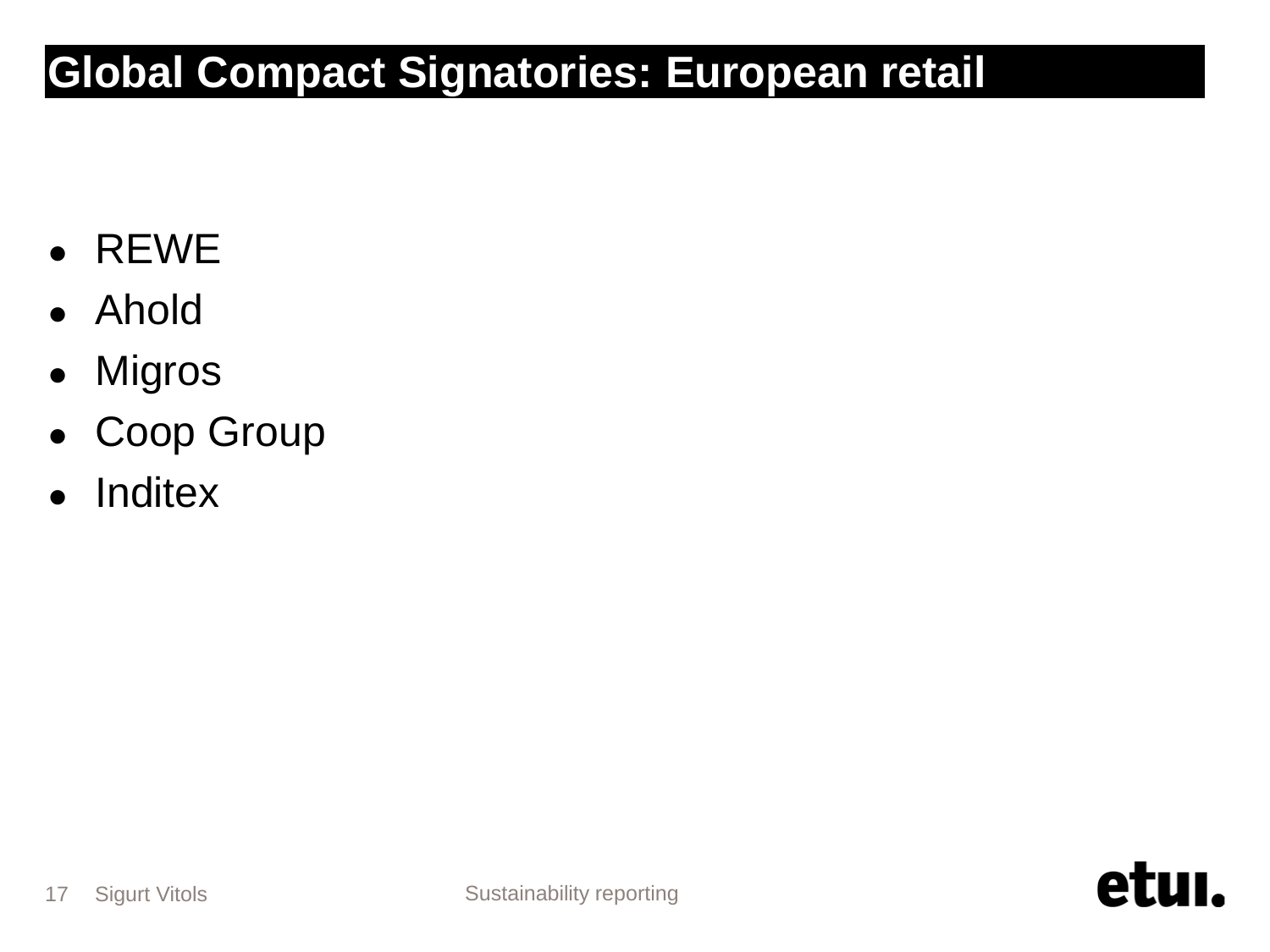### **Sustainability: company practices are different**